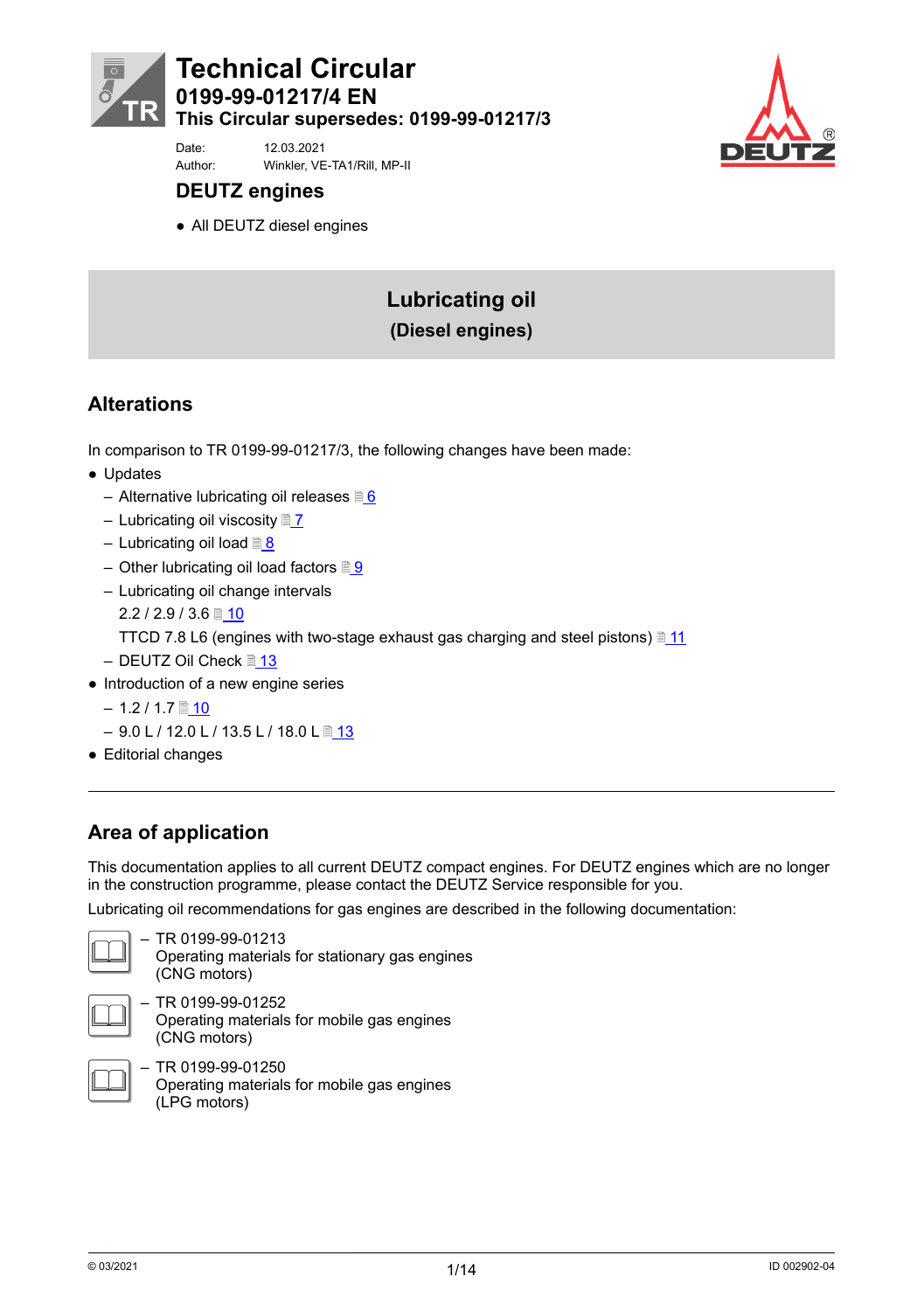



# **Table of contents**

| ■2                       | Lubricating oil in general                                              |
|--------------------------|-------------------------------------------------------------------------|
| ■3                       | DEUTZ lubricating oil recommendation                                    |
| <u> 1</u>                | Lubricating oil quality                                                 |
| $\n  4\n$                | General                                                                 |
| $\underline{\mathbb{B}}$ | DEUTZ Quality Class (DQC)                                               |
| 0.5                      | Engines without exhaust aftertreatment system                           |
| <u>■5</u>                | Engines with exhaust aftertreatment system                              |
| <u><b>6</b></u>          | Alternative lubricating oil releases                                    |
| $\n  2\n$                | Lubricating oil for initial commissioning                               |
| $\n  2\n$                | Lubricating oil qualities for authorities vehicles and special vehicles |
| $\n  2\n$                | Lubricating oil viscosity                                               |
| <u>8</u>                 | Lubricating oil change intervals                                        |
| <u>3</u>                 | Lubricating oil load                                                    |
| <u>D 9</u>               | Other lubricating oil load factors                                      |
| <u>a g</u>               | Lubricating oil change intervals for built-in and marine engines        |
| ■ 10                     | 1.2/1.7                                                                 |
| ■ 10                     | 2.2 / 2.9 / 3.6                                                         |
| ■11                      | 4.1/6.1/7.8                                                             |
| ■ 12                     | 12.0 V / 16.0 V                                                         |
| ■ 13                     | 9.0 L / 12.0 L / 13.5 L / 18.0 L                                        |
| ■ 13                     | Lubricating oil change intervals for vehicle engines                    |
| ■ 13                     | Lubricating oil filter maintenance                                      |
| ■ 13                     | <b>DEUTZ Oil Check</b>                                                  |
| ■ 13                     | <b>Notes</b>                                                            |
| ■ 13                     | Biologically degradable lubricating oils                                |
| ■ 14                     | Tractor universal lubricating oils                                      |
| ■ 14                     | Additives                                                               |
| ■ 14                     | Contact                                                                 |

# **Lubricating oil in general**

Modern diesel engines place very high demands on the lubricating oil used. The specific engine performance, which has been constantly increased over the last few years, leads to increased thermal stress on the lubricating oil. In addition, the lubricating oil is subject to heavier contamination due to reduced lubricating oil consumption and increased lubricating oil change intervals. For this reason, it is necessary to observe the requirements and recommendations in this Technical Bulletin to avoid reducing the life of the engine.

Lubricating oils always consist of a base oil and an additive package. The most important tasks of a lubricating oil are performed by the additives. The properties of the base oil are also decisive for the quality of the product.

Additives are used, for example, to perform the following tasks:

- Wear protection
- Corrosion protection
- Neutralisation of acids from combustion products
- Prevention of coke and soot deposits on engine components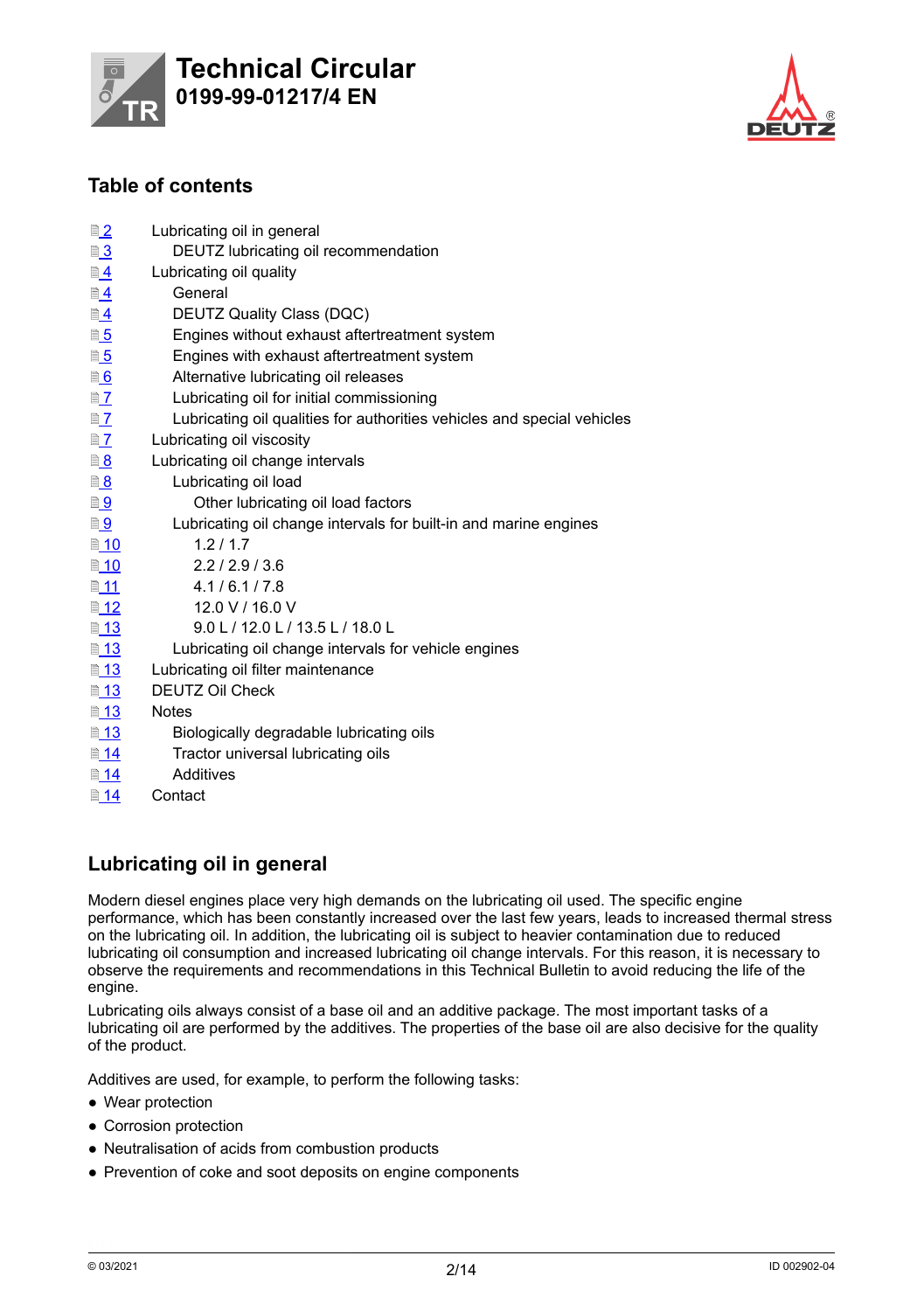<span id="page-2-0"></span>



The base oil, in particular, is responsible for the following properties of the lubricating oil:

- Thermal loading capacity
- Low-temperature performance



Mixtures of engine lubricating oils should be avoided because the worst properties of the mixture always dominate. In principle, all engine lubricating oils are mixable so that a complete lubricating oil change from one type of lubricating oil to another is no problem as far as miscibility is concerned.

### **DEUTZ lubricating oil recommendation**

We recommend the following DEUTZ lubricating oils of the appropriate quality classes for use in DEUTZ engines (see section Lubricating oil quality  $\sqrt{\frac{4}{5}}$  $\sqrt{\frac{4}{5}}$  $\sqrt{\frac{4}{5}}$ .

The lubricating oils are specially adapted to the engine requirements and have been proven in hard engine operation.



A1: Original DEUTZ lubricating oil

| <b>DEUTZ</b><br><b>Quality class</b> | <b>DEUTZ</b><br><b>Lubricating oil designation</b>                                                     |               | <b>Container</b> | <b>Part number</b> |  |  |  |  |  |
|--------------------------------------|--------------------------------------------------------------------------------------------------------|---------------|------------------|--------------------|--|--|--|--|--|
|                                      |                                                                                                        | Canister      | 5 litres*        | 01016331           |  |  |  |  |  |
| <b>DQC II-18</b>                     | <b>TLS 15W40 D</b>                                                                                     |               | 20 litres        | 01016332           |  |  |  |  |  |
|                                      |                                                                                                        | Barrel        | 209 litres       | 01016333           |  |  |  |  |  |
|                                      |                                                                                                        |               | Tankers**        | 01016334           |  |  |  |  |  |
|                                      |                                                                                                        | Canister      | 5 litres*        | 01016335           |  |  |  |  |  |
| <b>DOC III-18</b>                    | <b>TLX 10W40 FE</b>                                                                                    |               | 20 litres        | 01016336           |  |  |  |  |  |
|                                      |                                                                                                        | <b>Barrel</b> | 209 litres       | 01016337           |  |  |  |  |  |
|                                      |                                                                                                        |               | Tankers**        | 01016338           |  |  |  |  |  |
|                                      |                                                                                                        | Canister      | 20 litres        | 01017849           |  |  |  |  |  |
| DQC IV-18                            | DQC4 5W30 UHP                                                                                          | <b>Barrel</b> | 205 litres       | 01017850           |  |  |  |  |  |
|                                      | * only available in 4x5 litre container sizes<br>** loose delivery in the tanker, state order quantity |               |                  |                    |  |  |  |  |  |

T1: Original DEUTZ lubricating oil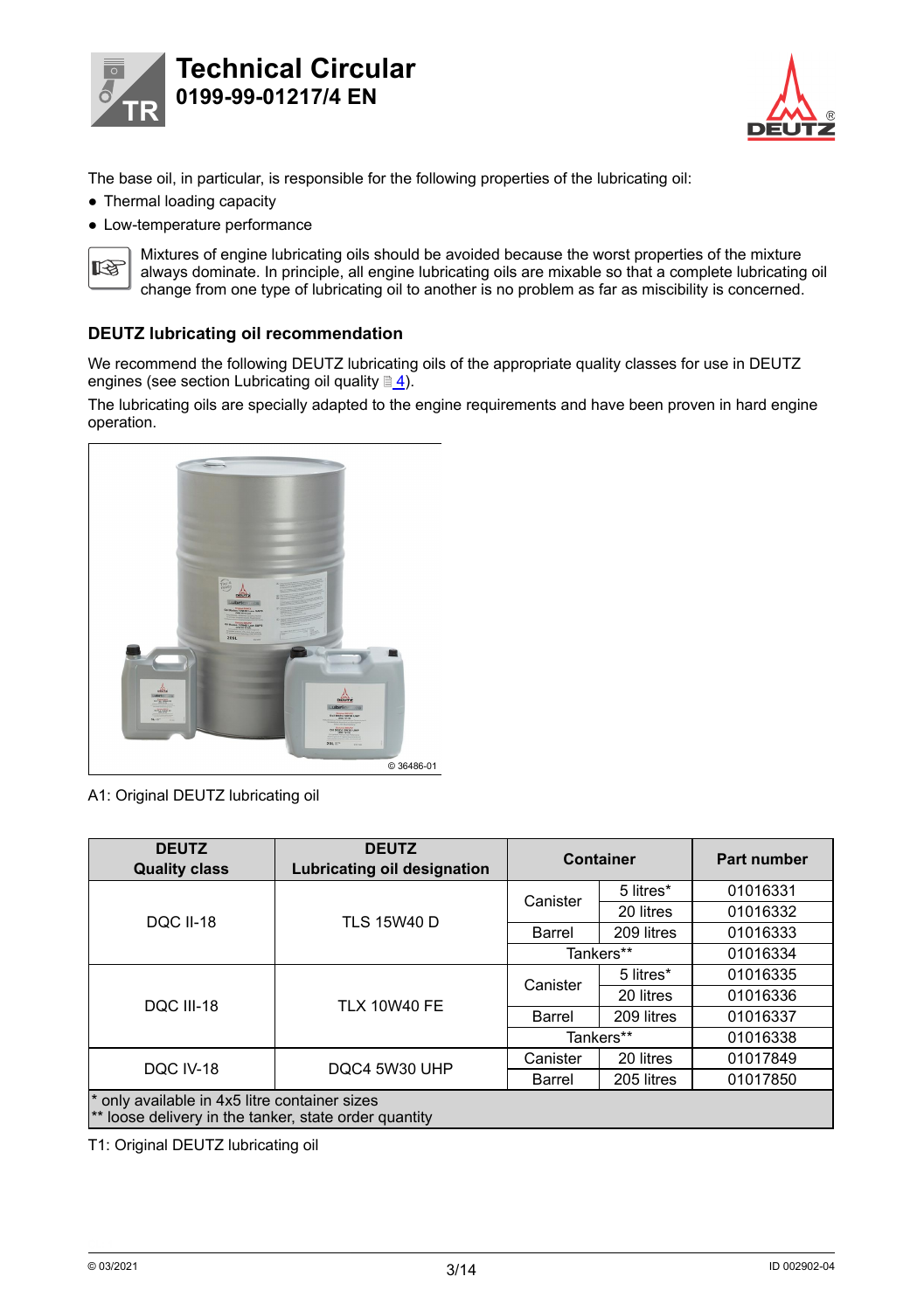<span id="page-3-0"></span>



| <b>DEUTZ</b><br><b>Quality class</b> | <b>DEUTZ</b><br>Lubricating oil designation | <b>Container</b> |            | <b>Part number</b> |  |  |
|--------------------------------------|---------------------------------------------|------------------|------------|--------------------|--|--|
| DOC IV-18 LA                         | Rodon 10W40 Low SAPS                        | Canister         | 20 litres  | 01017976           |  |  |
|                                      |                                             | <b>Barrel</b>    | 209 litres | 01017977           |  |  |

T2: Original DEUTZ lubricating oil for engines with exhaust gas after-treatment



– Safety data sheets http://www.deutz-sdb.com/de/sdb-de.html

# **Lubricating oil quality**

### **General**

The lubricating oil quality has a considerable influence on the life, efficiency and thus the economy of the engine. The performance capacity and therefore the quality of the lubricating oil is determined in standardised laboratory and test bench tests.

Lubricating oils which are intended mainly for the European market are tested and classified according to ACEA regulations (ACEA = Association des Constructeurs European d'Automobiles). Testing includes laboratory tests for determining physical-chemical properties of the lubricating oils and extensive engine tests on European engines which represent the advanced state-of-the-art.

Accordingly, lubricating oils for the US market are classified according to the API (American Petroleum Institute) guidelines. DEUTZ-specific criteria are additionally checked.

### **DEUTZ Quality Class (DQC)**

Use of the DQC release list should make the choice of lubricating oils for DEUTZ engines easier for the customer and ensure a quality level that is tailor made for the requirements of DEUTZ engines. The exact allocation of the permissible lubricating oil qualities to the current DEUTZ engines is given in the tables in the "Lubricating oil change intervals" section (see  $\mathbb{B}$ [9](#page-8-0)).

Please contact your responsible DEUTZ Service in regions where none of these qualities is available.

Further information is available on the DEUTZ homepage.

www.deutz.com/service/ersatzteile-und-betriebsstoffe/betriebsstoffe/oele/deutz-quality-class/



– DQC lubricating oil release list

– DQC lubricating oil release list for engines with two-stage exhaust gas charging and steel piston (TTCD 6.1 / TTCD 7.8)

- DQC release procedure with corresponding documents for the lubricant and additive industry
- Lubricating oil change intervals and allocation of permissible lubricating oil qualities for older engine series and for vehicle engines



#### **ATTENTION**

For engines which require a lubricating oil quality of DQC III or DQC IV and/or DQC III LA or DQC IV LA according to the specifications of this technical bulletin, only the respective DEUTZ lubricating oils or the lubricating oils of the DQC lubricating oil release list on the DEUTZ homepage may be used. DEUTZ is not liable for damage caused by the use of lubricants that have not been released.



As the lubricating oil manufacturers often change or adapt the lubricating oil formulations at regular intervals for marketing and cost reasons, solely the lubricating oils on the DQC lubricating oil release list on the DEUTZ homepage apply. These are updated every moth.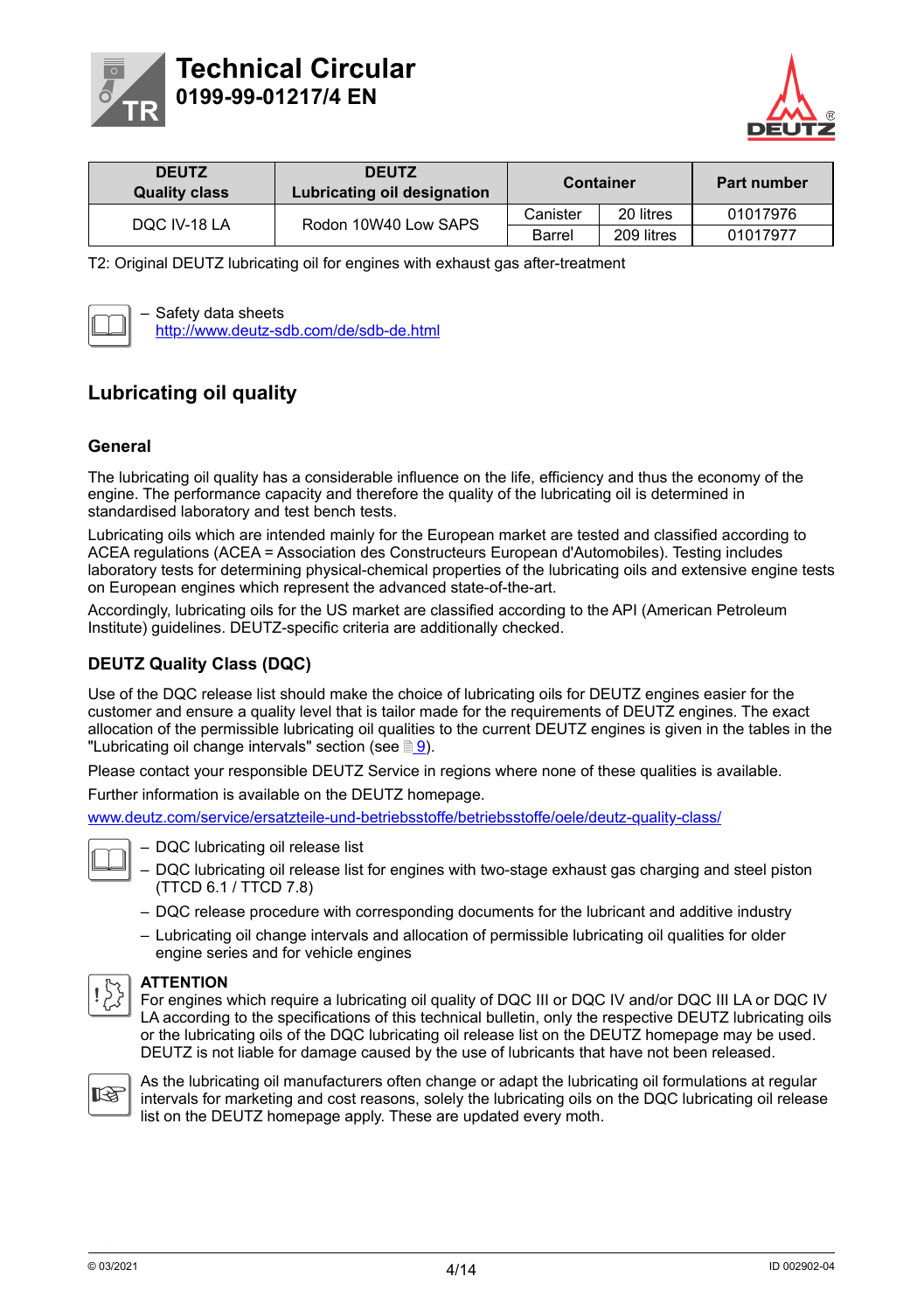<span id="page-4-0"></span>



#### **Engines without exhaust aftertreatment system**

| <b>DEUTZ</b><br><b>Quality class</b> | <b>Application</b>                                                                                                                                                                                                                                                    |
|--------------------------------------|-----------------------------------------------------------------------------------------------------------------------------------------------------------------------------------------------------------------------------------------------------------------------|
| <b>DQC I-02</b>                      | Lubricating oil<br>- Minimum quality for older engines<br>- partly with shortened lubricating oil change intervals                                                                                                                                                    |
| <b>DQC II-18</b>                     | Lubricating oil<br>- usually for older engines with open crankcase ventilation                                                                                                                                                                                        |
| DQC III-18                           | High performance lubricating oil<br>- Standard lubricating oil quality<br>- Diesel engines<br>- closed crankcase ventilation<br>- Engines with high thermal loads                                                                                                     |
| DQC IV-18                            | Ultra high performance lubricating oil<br>- Diesel engines<br>- closed crankcase ventilation<br>- Engines with the highest levels of output<br>- Engines with highest thermal loads<br>- Engines with two-stage exhaust gas charging and steel pistons (TTCD engines) |

T3: DEUTZ lubricating oil quality classes for engines without exhaust gas after-treatment system

Low-ash / low SAPS lubricating oils may only be used in engines without exhaust gas after-treatment 隐 systems if the sulphur content in the fuel does not exceed max. 50 mg/kg. However, low-ash lubricating oils may be used up to sulphur contents of 500 mg/kg if the base number (TBN) is ≥ 9 mg KOH/g. A corresponding note regarding suitable lubricating oils is published in the DQC lubricating oil release list on the DEUTZ homepage.

Lubricating oils which are released according to higher DQC classes may also be used in the respective lower DQC classes.

Examples:

- Lubricating oil according to DQC IV-18 LA possible instead of a lubricating oil according to DQC III-18 LA
- Lubricating oil according to DQC IV-18 LA possible instead of a lubricating oil according to DQC IV-10 LA (if the sulphur content is low)

#### **Engines with exhaust aftertreatment system**

Owing to strict exhaust gas regulations for Europe and the USA, and the associated widespread use of exhaust gas after-treatment systems, for example diesel particle filters (DPF), SCR systems, diesel oxidation catalysts (DOC) or combinations of these exhaust gas after-treatment systems, the use of low-ash engine lubricating oils is required.

Sulphate and oxide ashes from metal-organic additives significantly shorten the life of diesel particle filters. Phosphor from wear-protection additives as well as sulphur and sulphur compounds can have negative influences on the catalyst activity in exhaust aftertreatment systems. The mineral oil industry has therefore developed low-ash lubricating oils (low SAPS lubricating oils - low **S**ulphated **A**sh, **P**hosphorus, **S**ulphur), which are classified according to the general specifications API CJ-4, API CK-4, JASO DH-2, ACEA E6 and ACEA E9.

DEUTZ lists these low-ash lubricating oils in the DEUTZ lubricating oil release system DQC under the classes DQC II-18 LA, DQC III-18 LA and DQC IV-18 LA (LA = low ash).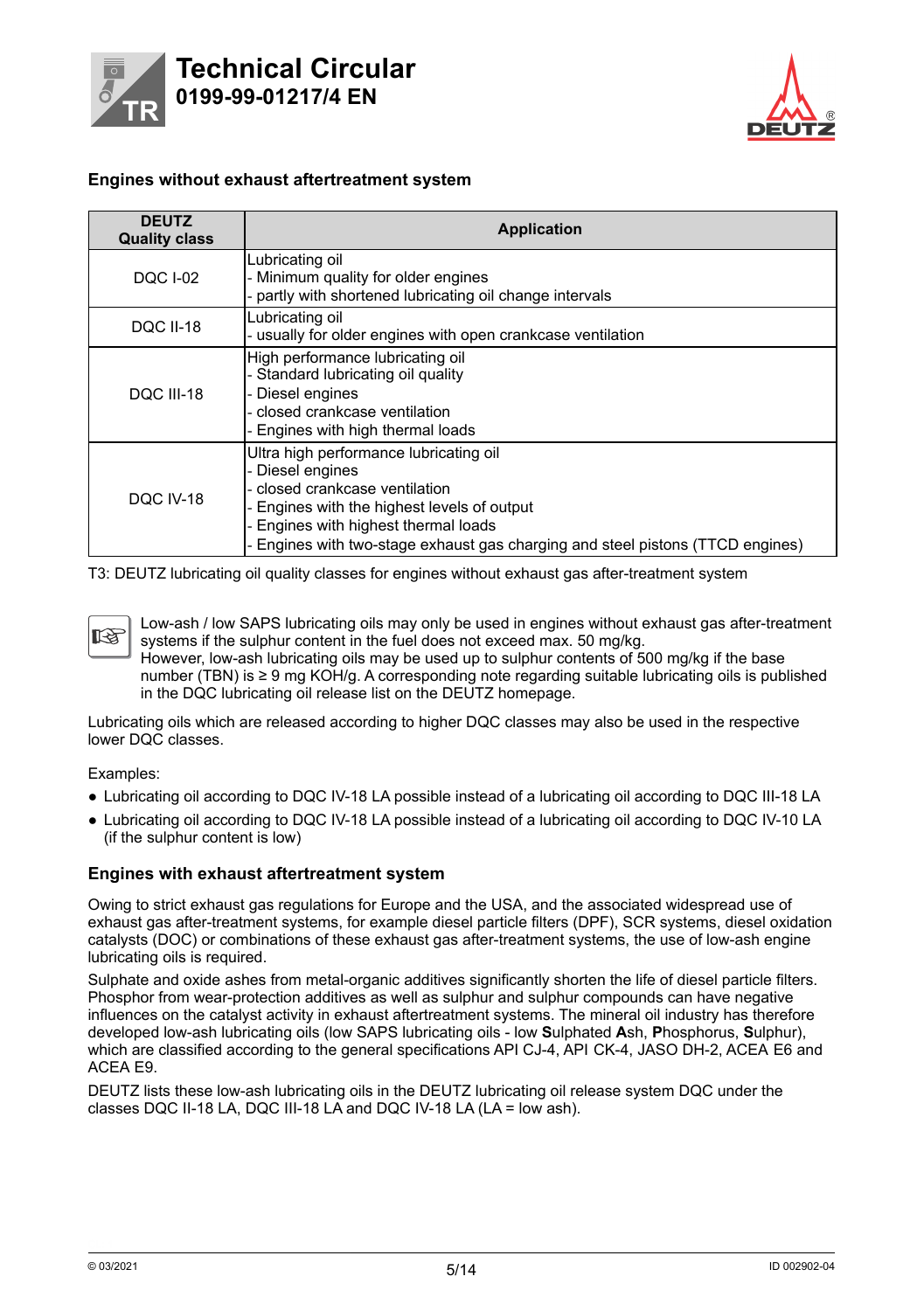<span id="page-5-0"></span>

# **Tech nical Circular 0199-99-01217/4 EN**



| <b>DEUTZ</b><br><b>Quality class</b> | <b>Application</b>                                                                                                                                                                                                                          |
|--------------------------------------|---------------------------------------------------------------------------------------------------------------------------------------------------------------------------------------------------------------------------------------------|
| DQC II-18 LA                         | Low-ash lubricating oil<br>- usually for older engines with closed crankcase ventilation<br>- partly with shortened lubricating oil change intervals                                                                                        |
| DQC III-18 LA                        | Low-ash high performance lubricating oil<br>- Standard lubricating oil quality<br>- Diesel and gas engines<br>- closed crankcase ventilation<br>- Engines with high thermal loads                                                           |
| DOC IV-18 LA                         | Low-ash ultra high performance lubricating oil<br>- Diesel and gas engines<br>- closed crankcase ventilation<br>- Engines with two-stage exhaust gas charging and steel pistons (TTCD engines)<br>extended lubricating oil change intervals |

T4: DEUTZ lubricating oil quality classes for engines with exhaust gas after-treatment system



Low-ash lubricating oils are mandatory for engines from EU Stage IIIB and/or US EPA tier 4 interim emission levels with the following exhaust gas after-treatment systems or the combination of these exhaust gas after-treatment systems:

- ‑ Diesel oxidation catalyst (DOC)
- ‑ diesel particle filter (DPF)
- ‑ SCR systems

(SCR = selective catalytic reduction)

#### **Alternative lubricating oil releases**

Release lists are also available for the lubricating oil quality classes DQC I, DQC II and DQC II LA, for which application is recommended but not absolutely mandatory.

As an alternative to the release lists, lubricating oils as per ACEA, API, JASO DH or DHD-1 can also be used exclusively for DQC I, DQC II and DQC II LA corresponding to the following table:

|                                   |                                                    |                                     |                |               | <b>DEUTZ lubricating oil quality class</b> |                |              |  |
|-----------------------------------|----------------------------------------------------|-------------------------------------|----------------|---------------|--------------------------------------------|----------------|--------------|--|
| <b>Releases</b>                   | DQC I                                              | <b>DQCII</b>                        | <b>DQC III</b> | <b>DQC IV</b> | <b>DQC II</b>                              | <b>DQC III</b> | <b>DQCIV</b> |  |
|                                   |                                                    |                                     |                |               | LA.                                        | LA             | LA           |  |
| <b>DEUTZ</b> release list         |                                                    |                                     | DQC III-       | DQC IV-       | <b>DQC II-18</b>                           | DQC III-       | DQC IV-      |  |
|                                   | <b>DQC I-02</b>                                    | <b>DQC II-18</b>                    | 18             | 18            | LA.                                        | 18 LA          | 18 LA        |  |
|                                   |                                                    | <b>DQC II-10</b>                    | DQC III-       | DQC IV-       | <b>DQC II-10</b>                           | DQC III-       | DQC IV-      |  |
|                                   |                                                    |                                     | 10             | 10            | LA.                                        | 10 LA          | 10 LA        |  |
| <b>ACEA</b> specification         | E <sub>2</sub><br>E <sub>3</sub><br>E <sub>5</sub> | E4<br>E7                            |                |               | E6<br>E <sub>8</sub><br>E9<br>E11          |                |              |  |
| <b>API</b> specification          | <b>CF</b><br>$CF-4$<br>$CG-4$                      | $CH-4$<br>$CI-4$<br>CI-4 Plus       |                |               | $CJ-4$<br>$CK-4$                           |                |              |  |
| world-wide/other<br>specification |                                                    | <b>JASO</b><br><b>DH-1</b><br>DHD-1 |                |               | <b>JASO</b><br>DH-2                        |                |              |  |

T5: Alternative lubricating oil releases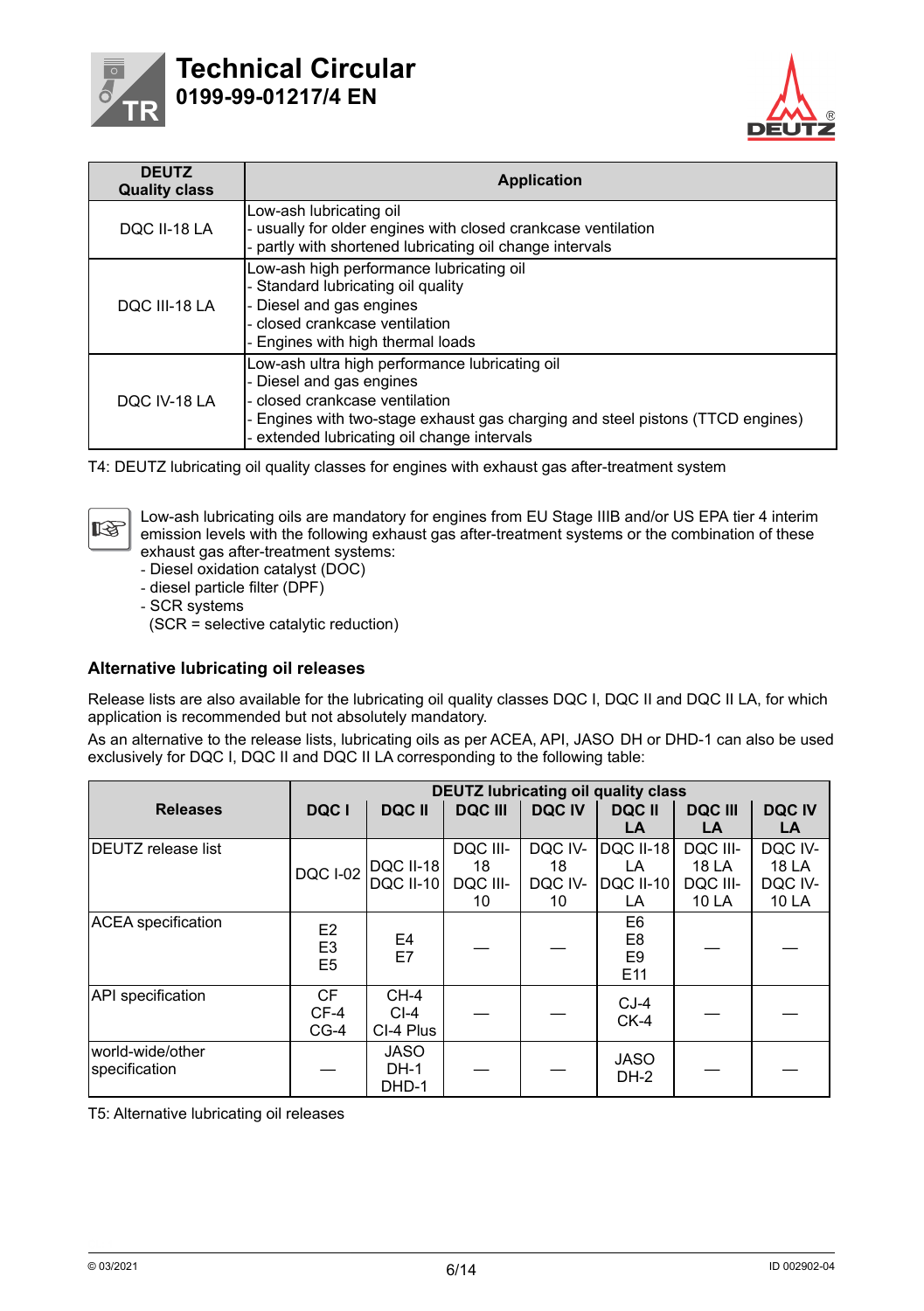<span id="page-6-0"></span>



### Notes:

- Lubricating oils of the specification DQC I-02 can no longer be newly registered because the corresponding ACEA and API specifications are outdated. Stock lubricating oils can still be sold.
- Lubricating oils of the specification DQC I-05 to DQC IV-05 are no longer valid since 01/02/2014.
- Lubricating oils of the specification DQC II-10 (LA) to DQC IV-10 (LA) are no longer valid from 01/01/2025, as releases valid until then may be extended for the last time by 3 years as of 31/12/2021.
- Lubricating oils for which no special DEUTZ release has been applied for or which do not meet the additional requirements for classes DQC III, DQC III LA, DQC IV or DQC IV LA are listed in class DQC II and/or DQC II LA respectively.

Further information on the transitional arrangement from DQC XX-10 (LA) to DQC XX-18 (LA) is available on the DEUTZ homepage.



– Company standard H 0685-3 www.deutz.com/service/ersatzteile-und-betriebsstoffe/betriebsstoffe/oele/deutz-quality-class/

### **Lubricating oil for initial commissioning**

As a matter of principle, the OEM / genset manufacturer must ensure that, when filling the engines at the factory for the first time, all of them are filled with the respective permissible lubricating oil quality. This is already guaranteed by DEUTZ when using engines delivered with DEUTZ lubricating oil FFA 10W40 LA.

- Engines without exhaust gas after-treatment
	- DQC III or DQC IV
		- or
	- DQC III LA or DQC IV LA

with a base number  $\geq 9$  mg KOH/g, when it is ensured that engines / gensets are exported to countries where the sulphur content does not exceed max. 500 mg/kg.

- Engines with exhaust aftertreatment: Basically, low-ash / low SAPS lubricating oils
	- DQC III LA or DQC IV LA

### **Lubricating oil qualities for authorities vehicles and special vehicles**

Normally, special lubricants, which have to meet the specific operating conditions (long-term corrosion protection, use of kerosene, logistics), are used for these applications.

For new customers, it must be ensured before initial use of these lubricating oils that a release is available from the head office.

## **Lubricating oil viscosity**

The viscosity is classified according to SAE. The ambient temperature at the installation site/in the area of application of the engine is decisive for selecting the right viscosity class. Too high a viscosity can lead to difficulties in starting. Too low a viscosity can compromise the lubricating effect, resulting in high lubricating oil consumption. At ambient temperatures below -30 °C, the lubricating oil must be pre-heated (for example, by storing the vehicle or the machine in a hall and/or using an optionally available lubricating oil preheater).

Depending on the ambient temperature we recommend the following common viscosity classes: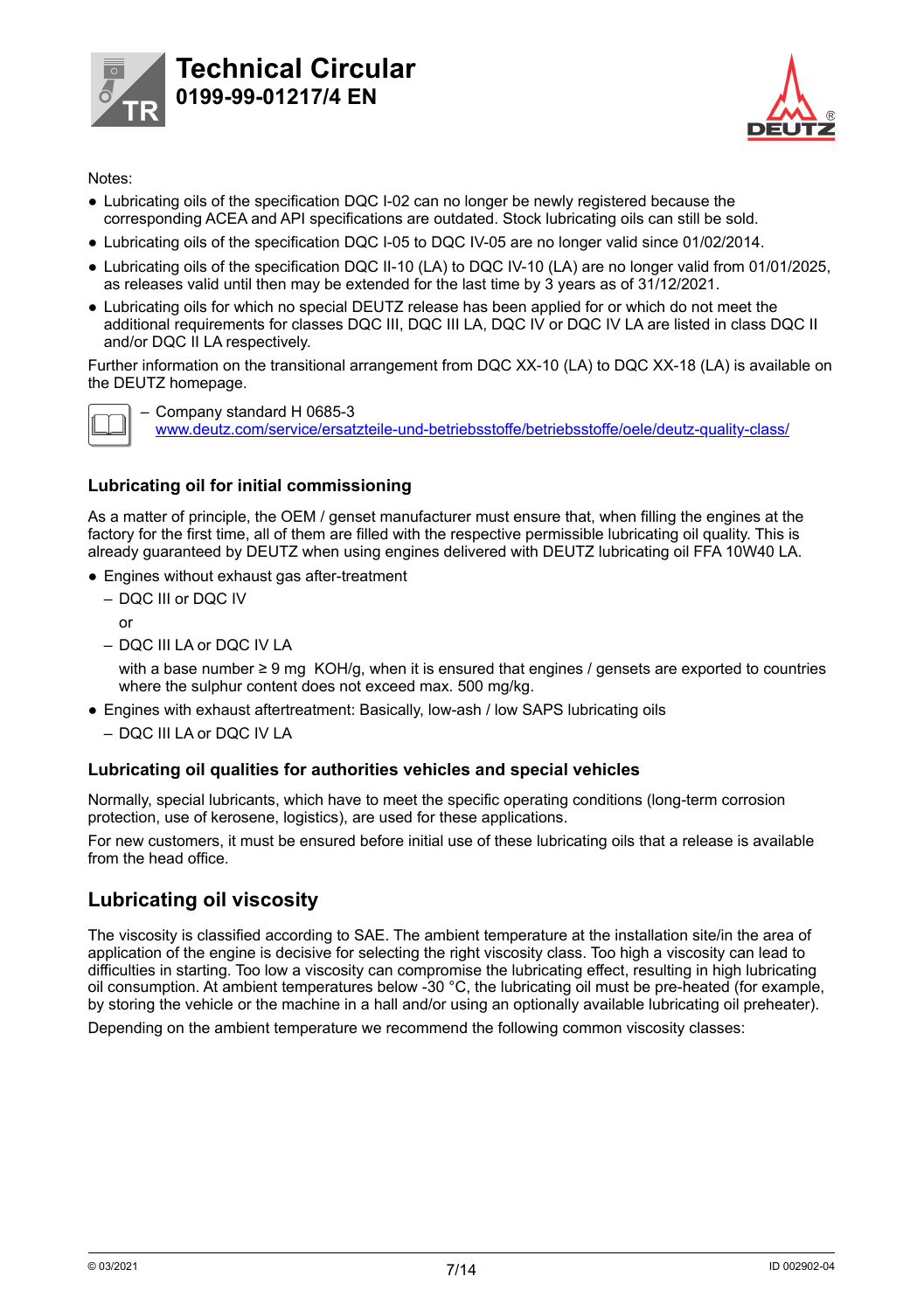<span id="page-7-0"></span>



|                      | -30 -25 -20 -15 -10 -5 0 5 10 15 20 25 30 35 40 45 °C |         |   |   |                |     |                   |    |   |   |   |                      |            |
|----------------------|-------------------------------------------------------|---------|---|---|----------------|-----|-------------------|----|---|---|---|----------------------|------------|
|                      |                                                       |         |   |   |                |     |                   |    |   |   |   |                      |            |
|                      |                                                       |         |   |   |                |     | <b>SAE 5W-30</b>  |    |   |   |   |                      |            |
| $\ddot{\phantom{a}}$ | ÷                                                     | ÷       | ÷ | ÷ | ÷              |     |                   |    | ÷ | ÷ | ÷ |                      |            |
|                      |                                                       |         |   |   |                |     | <b>SAE 5W-40</b>  |    |   |   |   |                      |            |
|                      |                                                       | ٠       |   | t | ÷              |     |                   |    |   | ÷ | ÷ | ÷                    |            |
|                      |                                                       |         |   |   |                |     | <b>SAE 10W-30</b> |    |   |   |   |                      |            |
|                      |                                                       | $\cdot$ | ٠ | ÷ | $\blacksquare$ | -91 |                   | ٠  | ÷ | ÷ | ÷ | $\ddot{\phantom{a}}$ |            |
|                      |                                                       |         |   |   |                |     | <b>SAE 10W-40</b> |    |   |   |   |                      |            |
|                      |                                                       |         |   | ÷ |                |     |                   |    |   |   | ÷ |                      |            |
|                      |                                                       |         |   |   |                |     | <b>SAE 15W-30</b> |    |   |   |   |                      |            |
|                      |                                                       |         |   | ٠ |                |     |                   |    |   |   | ÷ | ÷                    |            |
|                      |                                                       |         |   |   |                |     | <b>SAE 15W-40</b> |    |   |   |   |                      |            |
|                      |                                                       |         |   |   | $\blacksquare$ |     |                   | v. | ÷ | ÷ | ÷ | ÷                    |            |
|                      |                                                       |         |   |   |                |     | <b>SAE 20W-50</b> |    |   |   |   |                      |            |
|                      |                                                       |         |   |   |                |     |                   |    |   | ÷ | ٠ | ŧ                    |            |
|                      |                                                       |         |   |   |                |     |                   |    |   |   |   |                      |            |
|                      |                                                       |         |   |   |                |     |                   |    |   |   |   |                      | C 37289-02 |
|                      |                                                       |         |   |   |                |     |                   |    |   |   |   |                      |            |

A2: Viscosity classes according to ambient temperature

At higher ambient temperatures than those specified in the diagram the risk of premature oil ageing under full load operation is avoided by an automatically activated power reduction if insufficient heat dissipation is not ensured.

# **Lubricating oil change intervals**

The lubricating oil change intervals depend on the lubricating oil quality, the lubricating oil load (engine load) and the operating conditions (e.g. ambient temperature, lubricating oil temperature, sulphur content in fuel, operation with biodiesel).



### **ATTENTION**

The prescribed lubricating oil change intervals may not be exceeded.

If the prescribed lubricating oil change intervals are not reached within a year, the lubricating oil change must be made at least once a year. If lubricating oil with specification DQC IV-18 and DQC IV-18 LA and DEUTZ long-life lubricating oil filters are used, the lubricating oil should be changed at least every 2 years.

An extension of the lubricating oil change intervals is not permitted if using bypass filters and/or additionally installed filter systems, or using cleaning procedures of the customer carried out externally!

The customer must reckon with a loss of warranty if damage occurs.

### **Lubricating oil load**

Engines with low to middle workload (performance group 1) have a normal lubricating oil load.

- Performance group 1
	- Workload: maximum 40 %

Engines with high workload (performance group 2 or special performances) have a high lubricating oil load.

- Performance group 2
	- Workload: maximum 55 %
	- blocked performance: maximum 90 % of the performance on the envelope curve
- Special performance
	- Capacity utilisation: > 55 % (for example cogeneration unit)
	- unrestricted continuous performance 100 % of the time
	- blocked performance: maximum 75 % of the performance on the envelope curve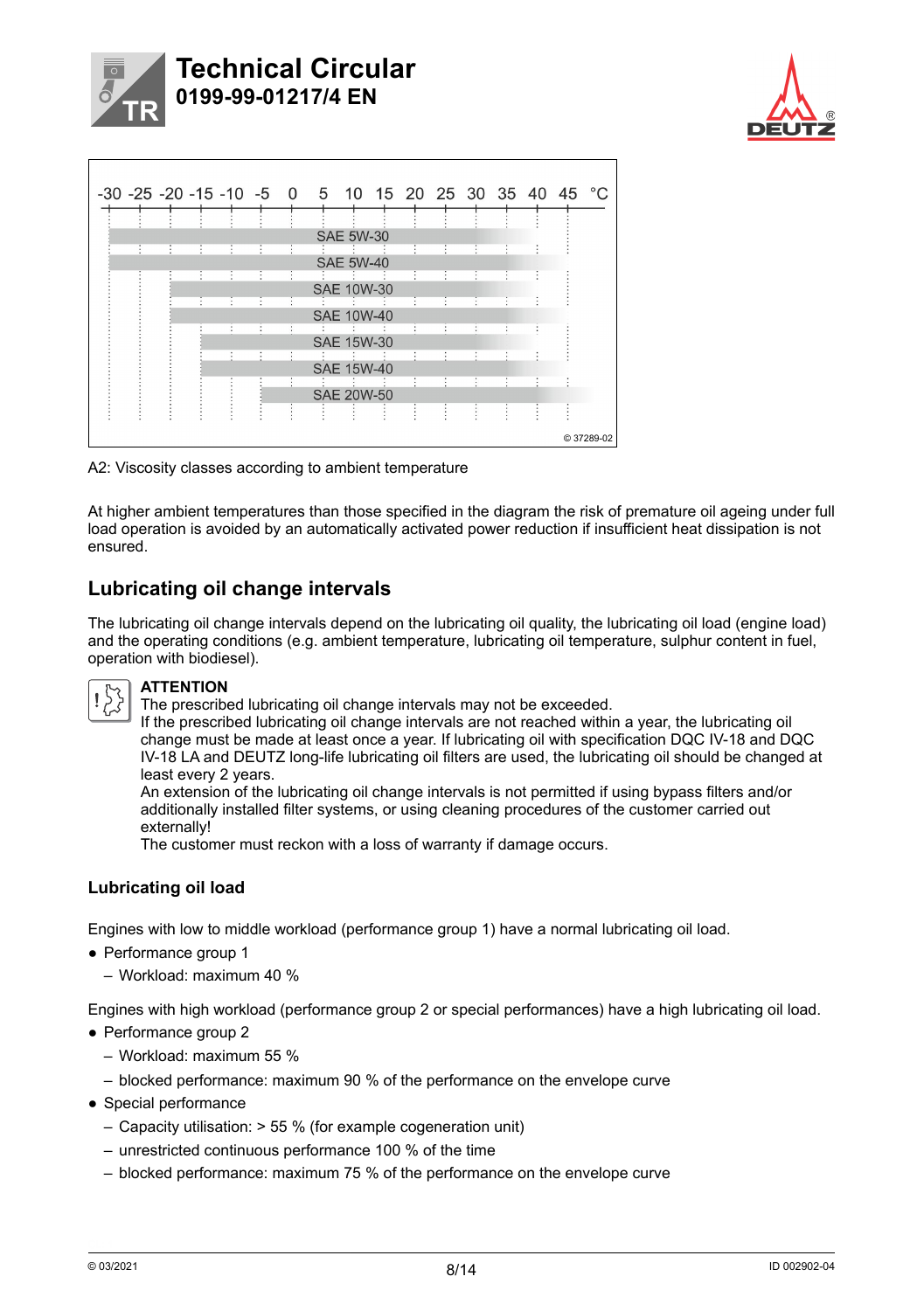<span id="page-8-0"></span>



- A high engine workload can typically occur in the following applications:
- Trenchers
- Drilling machines
- Compressors > 100 kW
- Pumps
- Mining equipment
- Grader
- Waste compressors



The assignment of the workload to the applications is an example. The assignment may be different in the concrete case.

A high lubricating oil load also occurs at:

- highly dynamic operation
- Swirl chamber engines with two-stage combustion

– for example engine series 912W / 913W

The workload limit can be calculated by the customer based on the fuel consumption as follows:

| Lubricating oil load | <b>Workload limit</b>                                      |
|----------------------|------------------------------------------------------------|
| normal<br>(≤ 40 %)   | Fuel consumption [litres/hour] < nominal power [kW] x 0.11 |
| high<br>$(> 40 \%)$  | Fuel consumption [litres/hour] > nominal power [kW] x 0.11 |

#### **Other lubricating oil load factors**

The lubricating oil replacement interval must be halved if at least one of the following conditions applies:

● Permanent ambient temperatures < −10 °C (< +14 °F)

or

Lubricating oil temperature < 60 °C (+140 °F)

• Permanent ambient temperatures > 40 °C (> +104 °F) with high engine workloads or

Lubricating oil temperature > 125 °C (> +257 °F)

- Sulphur content in the fuel  $> 0.2$  to 1.0 % by weight
- Operation with biodiesel (FAME) / biodiesel blends (biodiesel content> 30 percent by volume)
- very high dust levels

### **Lubricating oil change intervals for built-in and marine engines**

Lubricating oil change intervals for older DEUTZ engine series are available on the DEUTZ homepage.



– Lubricating oil change intervals and allocation of permissible lubricating oil qualities for older engine series and for vehicle engines www.deutz.com/service/ersatzteile-und-betriebsstoffe/betriebsstoffe/oele/deutz-quality-class/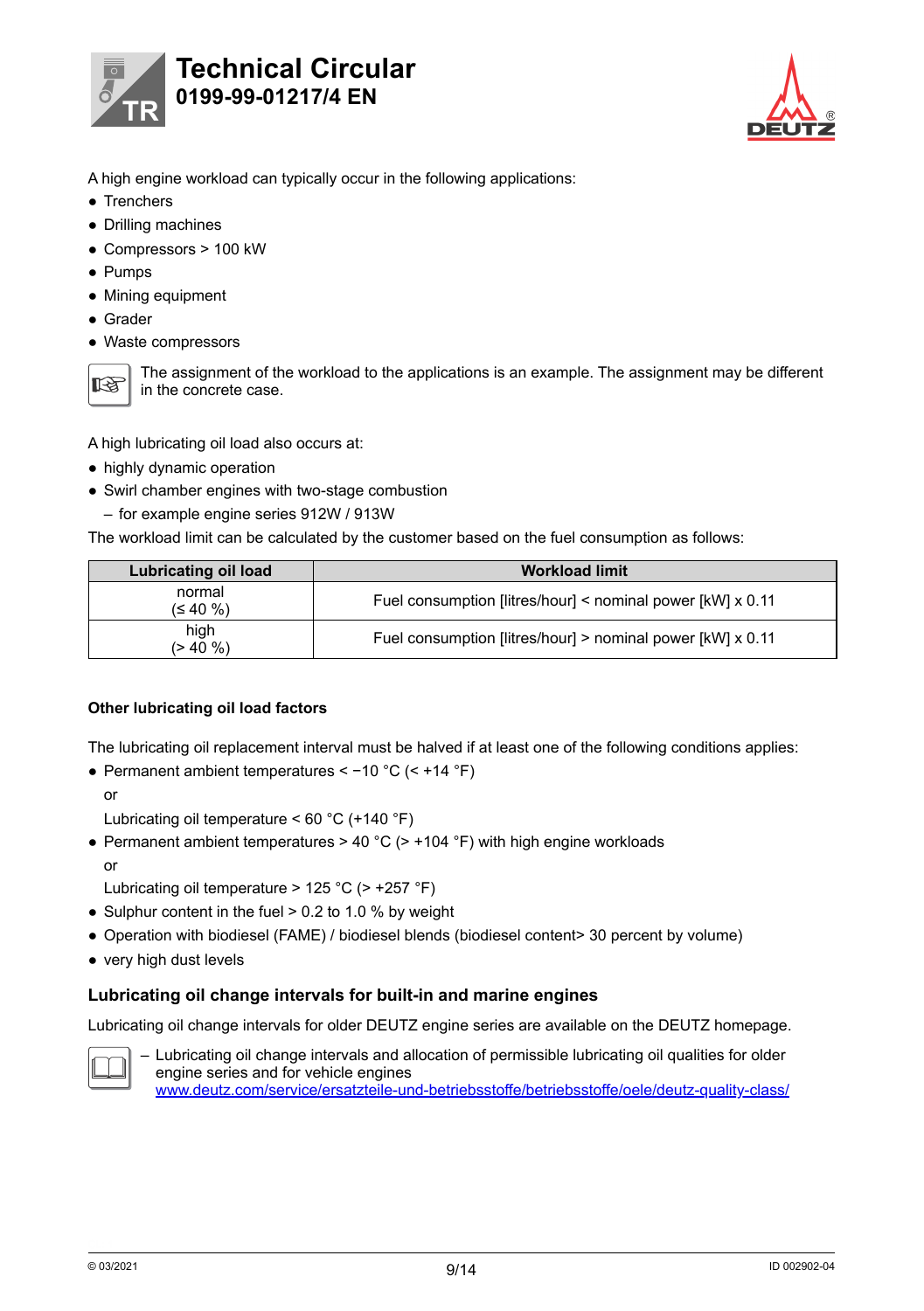<span id="page-9-0"></span>



## **1.2 / 1.7**

| <b>Engine type:</b><br>D 1.2 L3 / D 1.7 L3 |                                                                                                                                                    |                                                    |              |      |      |                    |           |                          |      |  |  |
|--------------------------------------------|----------------------------------------------------------------------------------------------------------------------------------------------------|----------------------------------------------------|--------------|------|------|--------------------|-----------|--------------------------|------|--|--|
|                                            | <b>Lubricating oil load</b>                                                                                                                        | <b>DEUTZ lubricating oil quality</b><br><b>DQC</b> |              |      |      |                    |           |                          |      |  |  |
| <b>Engine version</b>                      |                                                                                                                                                    |                                                    | $\mathbf{I}$ | Ш    | IV   | $\mathbf{I}$<br>LA | III<br>LA | <b>IV-10 IV-18</b><br>LA | LA   |  |  |
| all engines                                | normal<br>high                                                                                                                                     |                                                    | 200*         | 200* | 200* | 200*               | $200*$    | 200*                     | 200* |  |  |
|                                            | Lubricating oil change interval first time filling: maximum 50 Bh<br>* No additional halving if other lubricating oil load factors apply <b>19</b> |                                                    |              |      |      |                    |           |                          |      |  |  |

T6: Lubricating oil change intervals in operating hours

### **2.2 / 2.9 / 3.6**

| <b>Engine type:</b><br>D 2.2 L3 / D 2.9 L4 |                                                                                                     |                                                    |      |      |      |         |         |                          |      |  |  |
|--------------------------------------------|-----------------------------------------------------------------------------------------------------|----------------------------------------------------|------|------|------|---------|---------|--------------------------|------|--|--|
|                                            | <b>Lubricating oil load</b>                                                                         | <b>DEUTZ lubricating oil quality</b><br><b>DQC</b> |      |      |      |         |         |                          |      |  |  |
| <b>Engine version</b>                      |                                                                                                     |                                                    | П    | Ш    | IV   | Ш<br>LA | Ш<br>LA | <b>IV-10 IV-18</b><br>LA | LA   |  |  |
| with exhaust gas after-                    | normal                                                                                              |                                                    |      |      |      | 500     | 1000    | 1000                     | 1000 |  |  |
| <b>Itreatment</b>                          | high                                                                                                |                                                    |      |      |      |         | $500*$  | 500*                     |      |  |  |
| without exhaust gas                        | normal                                                                                              |                                                    | 500  | 1000 | 1000 | 500     | 1000    | 1000                     | 1000 |  |  |
| lafter-treatment                           | high                                                                                                |                                                    | 250* | 500* | 500* |         | 500*    | 500*                     |      |  |  |
|                                            | <sup>*</sup> No additional halving if other lubricating oil load factors apply $\sqrt{\frac{9}{2}}$ |                                                    |      |      |      |         |         |                          |      |  |  |

T7: Lubricating oil change intervals in operating hours

| <b>Engine type:</b><br>TD 2.2 L3 / TCD 2.2 L3 / TD 2.9 L4 / TCD 2.9 L4 |                                                                                                     |                                                    |              |     |     |         |         |                       |     |  |  |
|------------------------------------------------------------------------|-----------------------------------------------------------------------------------------------------|----------------------------------------------------|--------------|-----|-----|---------|---------|-----------------------|-----|--|--|
| <b>Engine version</b>                                                  | <b>Lubricating oil load</b>                                                                         | <b>DEUTZ lubricating oil quality</b><br><b>DQC</b> |              |     |     |         |         |                       |     |  |  |
|                                                                        |                                                                                                     |                                                    | $\mathbf{I}$ | III | IV  | Ш<br>LA | Ш<br>LA | $IV-10$ $IV-18$<br>LA | LA  |  |  |
| only TD 2.2 L3 $\geq$ 36 kW with closed crankcase ventilation          |                                                                                                     |                                                    |              |     |     |         |         |                       |     |  |  |
| EU Stage V<br>US EPA Tier 4 final                                      | normal                                                                                              |                                                    |              |     |     |         |         | 500                   | 500 |  |  |
|                                                                        | high                                                                                                |                                                    |              |     |     |         |         |                       |     |  |  |
| EU Stage IIIA                                                          | normal                                                                                              |                                                    |              |     | 500 |         |         |                       |     |  |  |
| US EPA Tier 3                                                          | high                                                                                                |                                                    |              |     |     |         |         |                       |     |  |  |
| all other engines                                                      |                                                                                                     |                                                    |              |     |     |         |         |                       |     |  |  |
| with exhaust gas                                                       | normal                                                                                              |                                                    |              |     |     | 250*    | 500     | 500                   | 500 |  |  |
| after-treatment                                                        | high                                                                                                |                                                    |              |     |     |         |         |                       |     |  |  |
| without exhaust gas                                                    | normal                                                                                              |                                                    | 500          | 500 | 500 | 250*    | 500     | 500                   | 500 |  |  |
| after-treatment                                                        | high                                                                                                |                                                    | 250*         |     |     |         |         |                       |     |  |  |
|                                                                        | <sup>*</sup> No additional halving if other lubricating oil load factors apply $\sqrt{\frac{9}{2}}$ |                                                    |              |     |     |         |         |                       |     |  |  |

T8: Lubricating oil change intervals in operating hours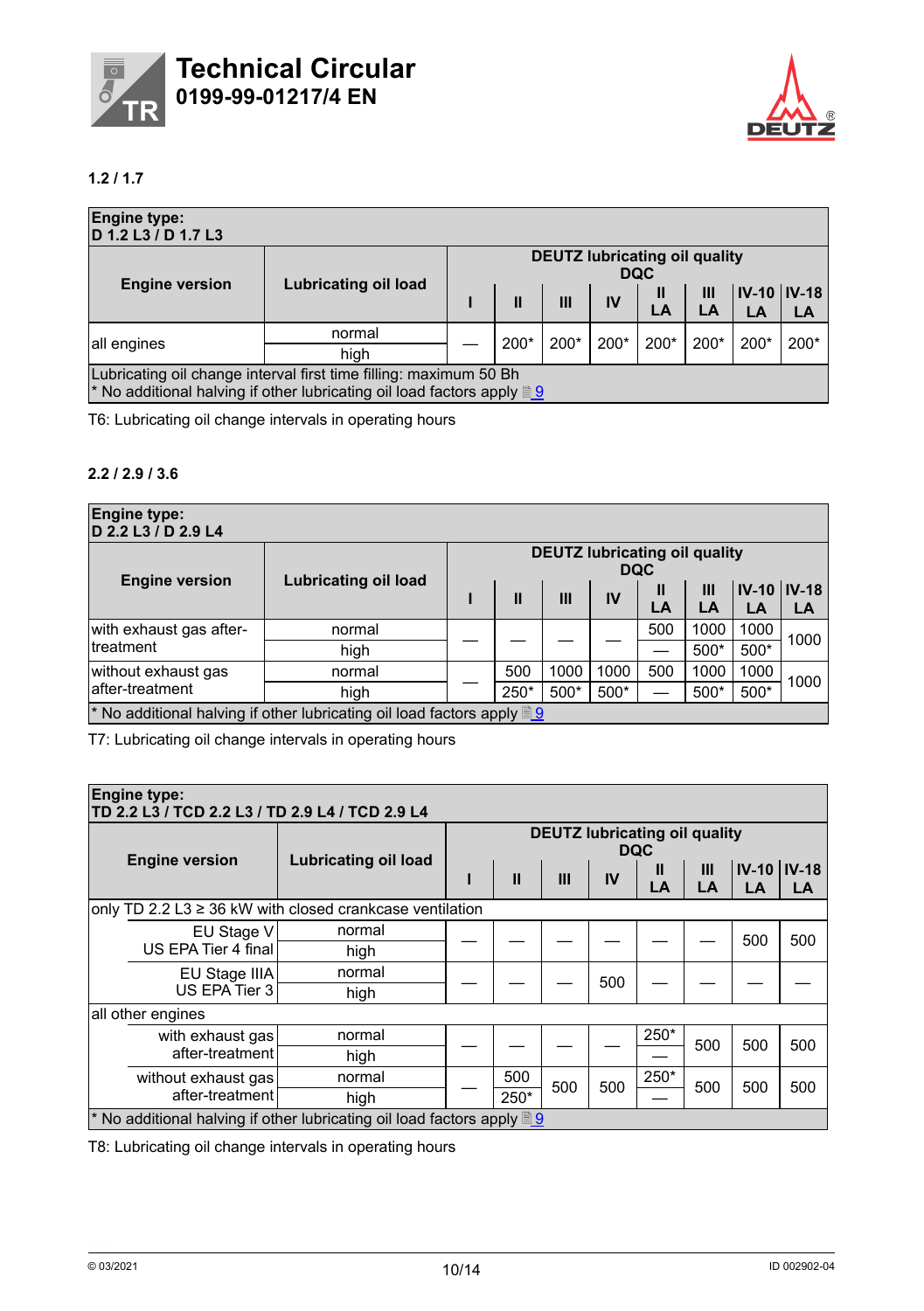<span id="page-10-0"></span>

# **Tech nical Circular 0199-99-01217/4 EN**



吃

To approve an engine configuration for an 1000 Bh lubricating oil change interval, please contact your responsible sales executive.

| <b>Engine type:</b><br>TD 3.6 L4 / TCD 3.6 L4 |                                                                                                     |                                                    |              |     |     |         |         |                          |     |  |
|-----------------------------------------------|-----------------------------------------------------------------------------------------------------|----------------------------------------------------|--------------|-----|-----|---------|---------|--------------------------|-----|--|
|                                               |                                                                                                     | <b>DEUTZ lubricating oil quality</b><br><b>DQC</b> |              |     |     |         |         |                          |     |  |
| <b>Engine version</b>                         | <b>Lubricating oil load</b>                                                                         |                                                    | $\mathbf{I}$ | Ш   | IV  | Ш<br>LA | Ш<br>LA | <b>IV-10 IV-18</b><br>LA | LA  |  |
| with exhaust gas after-                       | normal                                                                                              |                                                    |              |     |     | 250*    | 500     | 500                      | 500 |  |
| Itreatment                                    | high                                                                                                |                                                    |              |     |     |         |         |                          |     |  |
| without exhaust gas                           | normal                                                                                              |                                                    | 500          | 500 | 500 | 250*    | 500     | 500                      | 500 |  |
| lafter-treatment                              | high                                                                                                |                                                    | 250*         |     |     |         |         |                          |     |  |
|                                               | <sup>*</sup> No additional halving if other lubricating oil load factors apply $\sqrt{\frac{9}{2}}$ |                                                    |              |     |     |         |         |                          |     |  |

T9: Lubricating oil change intervals in operating hours



To approve an engine configuration for an 1000 Bh lubricating oil change interval, please contact your responsible sales executive.

#### **4.1 / 6.1 / 7.8**

| <b>Engine type:</b><br>TCD 4.1 L4 / TCD 6.1 L6 / TCD 7.8 L6                                                                                                                                    | <b>Lubricating oil load</b> | <b>DEUTZ lubricating oil quality</b><br><b>DQC</b> |              |     |     |         |           |               |               |  |  |
|------------------------------------------------------------------------------------------------------------------------------------------------------------------------------------------------|-----------------------------|----------------------------------------------------|--------------|-----|-----|---------|-----------|---------------|---------------|--|--|
| <b>Engine version</b>                                                                                                                                                                          |                             |                                                    | $\mathbf{H}$ | III | IV  | Ш<br>LA | III<br>LA | $IV-10$<br>LA | $IV-18$<br>LA |  |  |
| Industry                                                                                                                                                                                       | normal                      |                                                    |              |     |     | 250*    | 500       | 500           | 500           |  |  |
| with exhaust gas after-<br>treatment                                                                                                                                                           | high                        |                                                    |              |     |     |         |           |               | or<br>1000**  |  |  |
| Industry<br>without exhaust gas<br>after-treatment                                                                                                                                             | normal                      |                                                    | 500          | 500 | 500 | 250*    | 500       | 500           | 500           |  |  |
|                                                                                                                                                                                                | high                        |                                                    | 250*         |     |     |         |           |               |               |  |  |
| Agricultural engineering                                                                                                                                                                       | normal                      |                                                    |              |     |     |         | 500       | 500           | 500           |  |  |
| EU Stage IV / V<br>US EPA Tier 4 final                                                                                                                                                         | high                        |                                                    |              |     |     |         |           |               | or<br>1000**  |  |  |
| Agricultural engineering<br><b>EU Stage IIIB</b><br>US EPA Tier 4 interim                                                                                                                      | normal                      |                                                    |              | 500 | 500 | 250*    | 500       | 500           | 500           |  |  |
|                                                                                                                                                                                                | high                        |                                                    |              |     |     |         |           |               |               |  |  |
| Agricultural engineering<br>without exhaust gas<br>after-treatment                                                                                                                             | normal                      |                                                    |              | 500 | 500 | 250*    | 500       | 500           | 500           |  |  |
|                                                                                                                                                                                                | high                        |                                                    |              |     |     |         |           |               |               |  |  |
| * No additional halving if other lubricating oil load factors apply <b>the</b><br>** Engine configuration for 1000 Bh lubricating oil change interval – observe the requirements for extending |                             |                                                    |              |     |     |         |           |               |               |  |  |

the lubricating oil change intervals.

T10: Lubricating oil change intervals in operating hours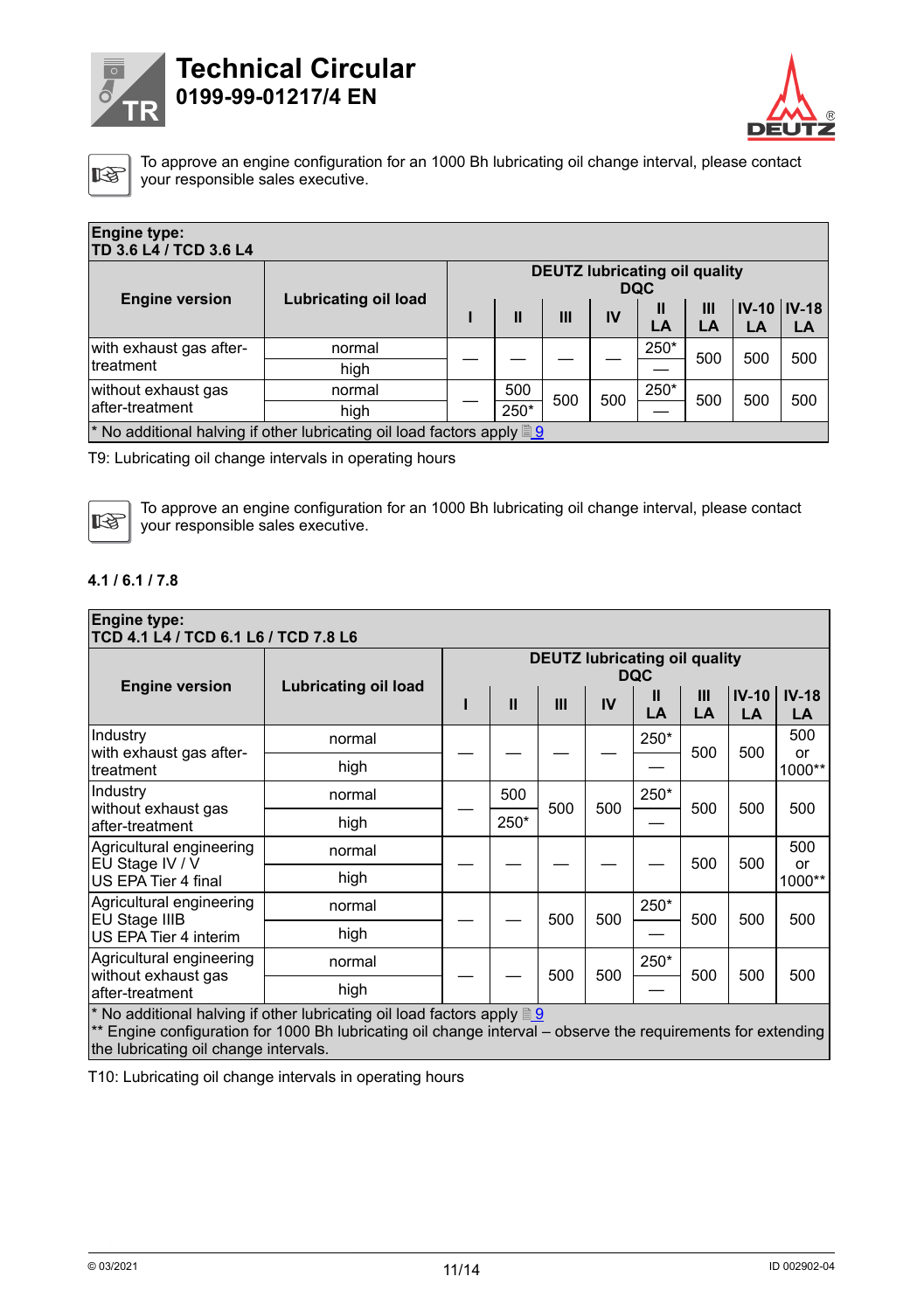<span id="page-11-0"></span>



| <b>Engine type:</b><br>TTCD 6.1 L6 / TTCD 7.8 L6 (engines with two-stage exhaust gas charging and steel pistons)<br><b>DEUTZ lubricating oil quality</b><br><b>DQC</b><br><b>Lubricating oil</b> |        |  |               |   |      |                      |         |                      |               |               |
|--------------------------------------------------------------------------------------------------------------------------------------------------------------------------------------------------|--------|--|---------------|---|------|----------------------|---------|----------------------|---------------|---------------|
| <b>Engine version</b>                                                                                                                                                                            | load   |  | $\mathbf{II}$ | Ш |      | <b>IV-10   IV-18</b> | Ш<br>LA | $\mathbf{III}$<br>LA | $IV-10$<br>LA | $IV-18$<br>LA |
| EU Stage IV / V<br>US EPA Tier 4 final                                                                                                                                                           | normal |  |               |   |      |                      |         |                      | $500*$        | 500           |
|                                                                                                                                                                                                  | high   |  |               |   |      |                      |         |                      |               | or<br>1000**  |
| without exhaust gas<br>after-treatment                                                                                                                                                           | normal |  |               |   | 500* | 500                  |         |                      | 500*          | 500           |
|                                                                                                                                                                                                  | high   |  |               |   |      |                      |         |                      |               |               |
| * See separate DQC lubricating oil release list for TTCD engines on the DEUTZ homepage<br>www.deutz.com/service/ersatzteile-und-betriebsstoffe/betriebsstoffe/oele/deutz-quality-class/          |        |  |               |   |      |                      |         |                      |               |               |

\*\* Engine configuration for 1000 Bh lubricating oil change interval – observe the requirements for extending the lubricating oil change intervals.

T11: Lubricating oil change intervals in operating hours

#### **4.1 / 6.1 / 7.8**

#### **Requirement for the extension of the lubricating oil change intervals (engine configuration for 1000 Bh lubricating oil change interval)**



#### **ATTENTION**

The extended lubricating oil change interval can only be applied for engines that were already configured for extended lubricating oil change intervals when they were ordered. It is not necessary to use the DEUTZ Oil Check (see  $\sqrt{\frac{13}{13}}$  $\sqrt{\frac{13}{13}}$  $\sqrt{\frac{13}{13}}$  in this case.

- Engine configuration for extended lubricating oil change intervals
- Emission stage
	- EU Stage IV
	- EU Stage V
	- US EPA Tier 4 final
- Lubricating oil quality
	- DEUTZ Quality Class DQC IV-18 LA
- Lubricating oil filter
	- DEUTZ Premium Long-Life Filter

#### **12.0 V / 16.0 V**

| <b>Engine type:</b><br>TCD 12.0 V6 / TCD 16.0 V8                                                          |                             |                                                    |              |      |      |         |         |               |               |  |  |
|-----------------------------------------------------------------------------------------------------------|-----------------------------|----------------------------------------------------|--------------|------|------|---------|---------|---------------|---------------|--|--|
| <b>Engine version</b>                                                                                     | <b>Lubricating oil load</b> | <b>DEUTZ lubricating oil quality</b><br><b>DQC</b> |              |      |      |         |         |               |               |  |  |
|                                                                                                           |                             |                                                    | $\mathbf{I}$ | III  | IV   | Ш<br>LA | Ш<br>LA | $IV-10$<br>LA | $IV-18$<br>LA |  |  |
| <b>EU Stage IIIB</b><br>US EPA Tier 4<br>linterim                                                         | normal                      |                                                    |              | 500  | 1000 |         | 500     | 1000          | 1000          |  |  |
|                                                                                                           | high                        |                                                    |              | 250* | 500* |         | 250*    | 500*          |               |  |  |
| EU Stage IV / V<br>US EPA Tier 4 final                                                                    | normal                      |                                                    |              |      |      |         | 500     | 1000          | 1000          |  |  |
|                                                                                                           | high                        |                                                    |              |      |      |         | 250*    | 500*          |               |  |  |
| <sup>*</sup> No additional halving if other lubricating oil load factors apply $\left \frac{9}{2}\right $ |                             |                                                    |              |      |      |         |         |               |               |  |  |

T12: Lubricating oil change intervals in operating hours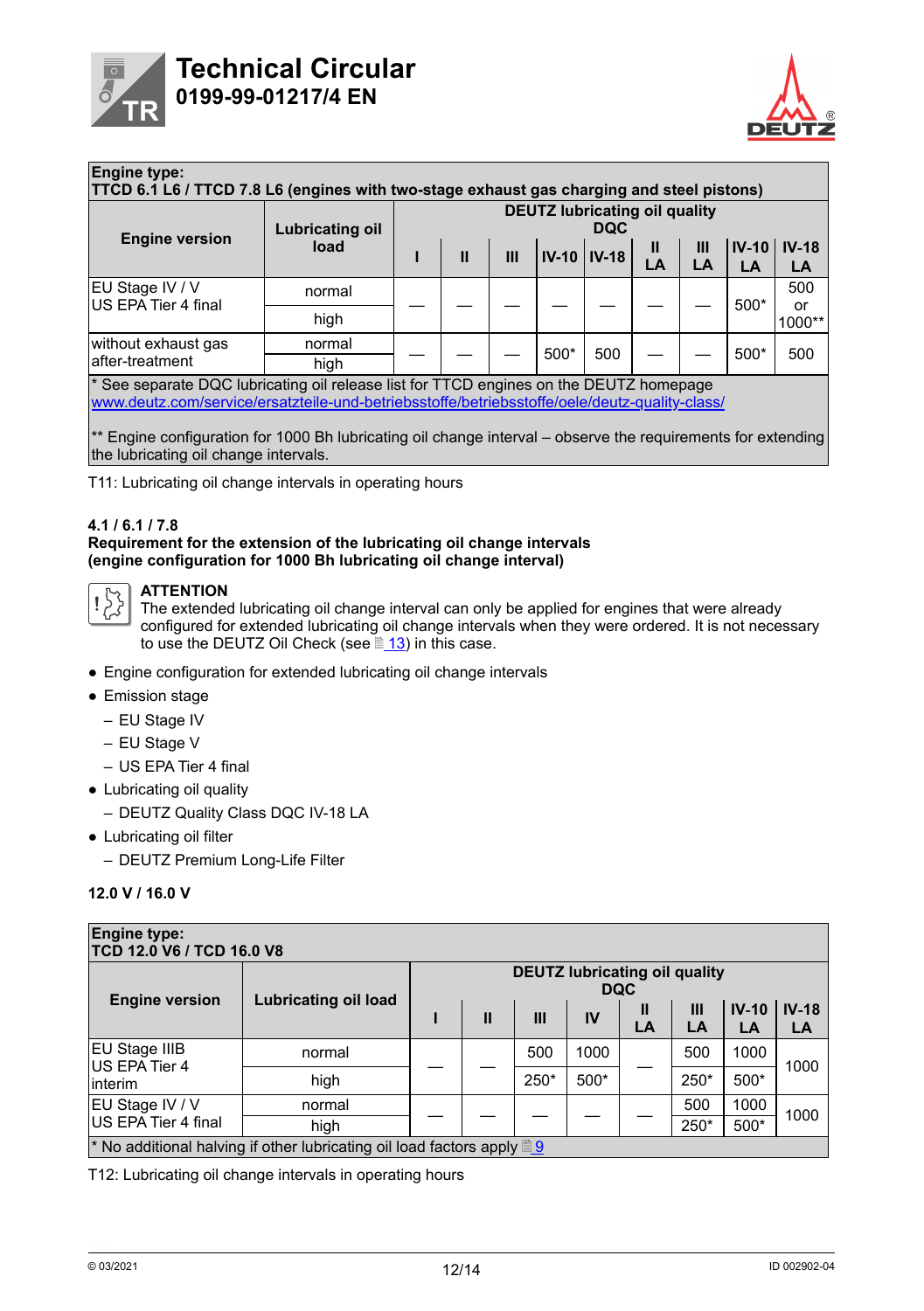<span id="page-12-0"></span>



#### **9.0 L / 12.0 L / 13.5 L / 18.0 L**

| <b>Engine type:</b><br>TCD 9.0 L4 / TCD 12.0 L6 / TCD 13.5 L6 / TCD 18.0 L6 |                             |                                                    |              |     |      |         |         |               |               |  |
|-----------------------------------------------------------------------------|-----------------------------|----------------------------------------------------|--------------|-----|------|---------|---------|---------------|---------------|--|
| <b>Engine version</b>                                                       | <b>Lubricating oil load</b> | <b>DEUTZ lubricating oil quality</b><br><b>DQC</b> |              |     |      |         |         |               |               |  |
|                                                                             |                             |                                                    | $\mathbf{I}$ | Ш   | IV   | Ш<br>LA | Ш<br>LA | $IV-10$<br>LA | $IV-18$<br>LA |  |
| <b>EU Stage IIIA</b>                                                        | normal                      |                                                    |              | 500 | 1000 |         | 500     | 1000<br>1500  | 1000          |  |
| EU Stage 0                                                                  | high                        |                                                    |              |     |      |         |         |               |               |  |
| <b>EU Stage V</b><br>US EPA Tier 4 final                                    | normal                      |                                                    |              |     |      |         | 750     |               | 1500          |  |
|                                                                             | high                        |                                                    |              |     |      |         |         |               |               |  |

T13: Lubricating oil change intervals in operating hours

#### **Lubricating oil change intervals for vehicle engines**

If lubricating oil changes are carried out according to operating hour intervals in vehicles, the lubricating oil change intervals for normal lubricating oil load apply (see  $\mathbb{B}8$  $\mathbb{B}8$ ).

Lubricating oil change intervals for vehicle engines are available on the DEUTZ homepage.



– Lubricating oil change intervals and allocation of permissible lubricating oil qualities for older engine series and for vehicle engines www.deutz.com/service/ersatzteile-und-betriebsstoffe/betriebsstoffe/oele/deutz-quality-class/

### **Lubricating oil filter maintenance**

The lubricating oil filter/lubricating oil filter insert must be replaced each time the lubricating oil is changed.



– Operating manual

## **DEUTZ Oil Check**

An extension of the prescribed lubricating oil change intervals is only possible when using the DEUTZ Oil Check.



– TR 0199-99-01119 DEUTZ Oil Check

#### **ATTENTION**

For engines for which a standard lubricating oil change interval of ≥ 1000 operating hours is permissible, the lubricating oil change interval must not be extended any further.



The DEUTZ Oil Check can be ordered via the DEUTZ dealer network.

### **Notes**

#### **Biologically degradable lubricating oils**

Biologically degradable lubricating oils may be used in DEUTZ engines if they meet the requirements of this Technical Bulletin.